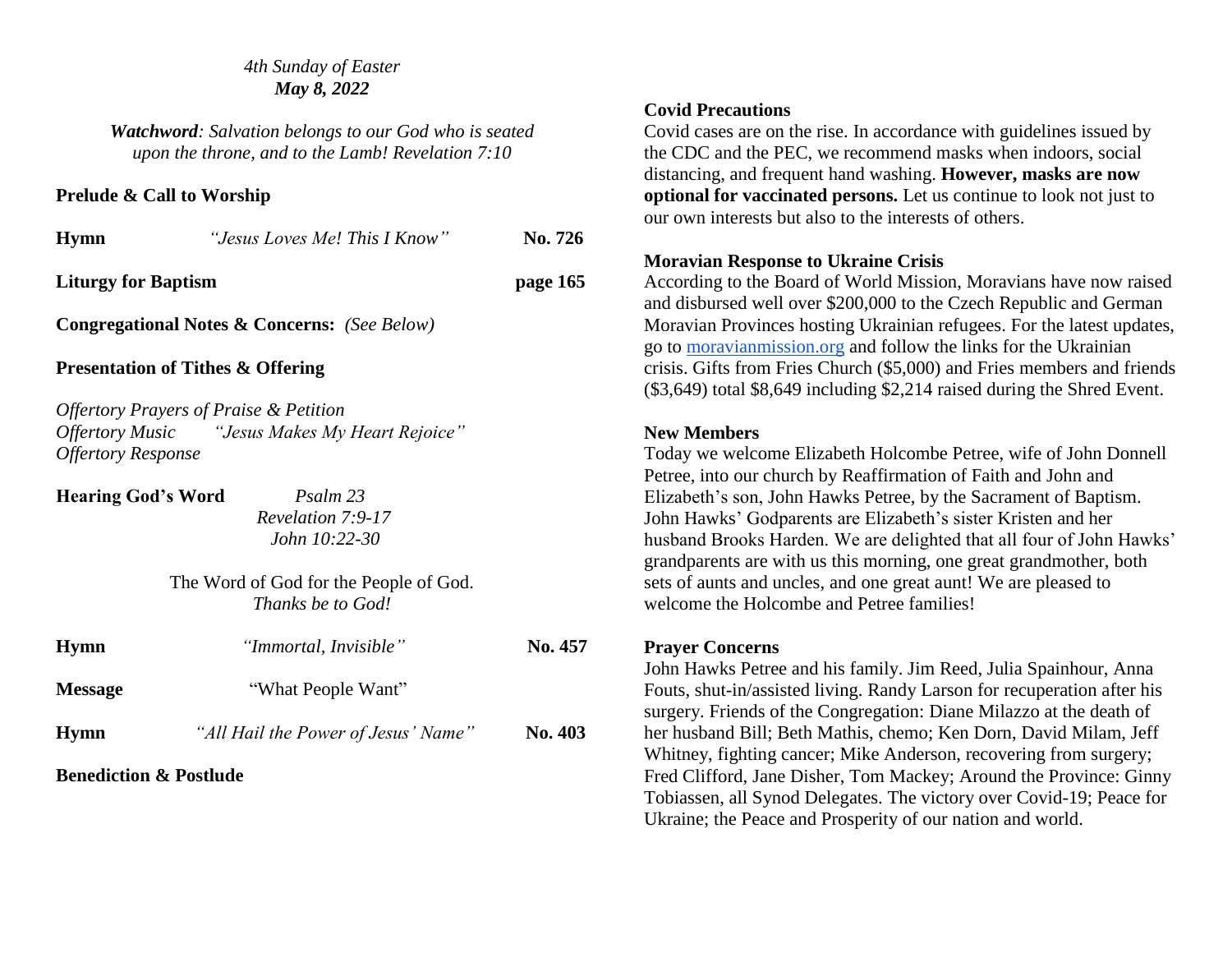## **Staff:**

Worth Green, Interim Pastor; Dana Myers, Student Pastoral Intern; Michael Westmoreland, Music Director & Organist; Heather Doty, Administrative Assistant.

## **Submission of Pastoral Concerns**

If you know of a pastoral concern within our congregation, please email [frieschurch6@gmail.com](mailto:frieschurch6@gmail.com) at your earliest convenience.

## **Services Online**

Sunday Morning Worship is available live and on-demand with links to YouTube from [www.frieschurch.org.](http://www.frieschurch.org/)

# **Chicken Pie Group**

The group will resume making chicken pies, beginning on Monday, May  $16<sup>th</sup>$  at 9:00 a.m. and every third Monday of the month. Everyone is welcome, no experience needed!

# **Calendar of Events**

**Today** 11:00 a.m. Worship. Baptism of John Hawks Petree.

Next Sunday 11:00 a.m. Worship.

**Today's Board Members:** Margaret Couch & Rob Lang

**Next Sunday's Board Members:** Mark Lamb & Margaret Couch (recycle)

**Attendance Sunday Worship (5/1/2022):** 50

# **Fries Memorial Moravian Church**

*May 8, 2022*



**251 North Hawthorne Road Winston-Salem, N.C. 27104 frieschurch.org frieschurch@gmail.com**

*The Motto: In Essentials, Unity; in Non-Essentials, Liberty; in All Things, Love."*

*The Good News: God Creates, Redeems, and Sustains, That we might respond in Faith, Love, and Hope!*